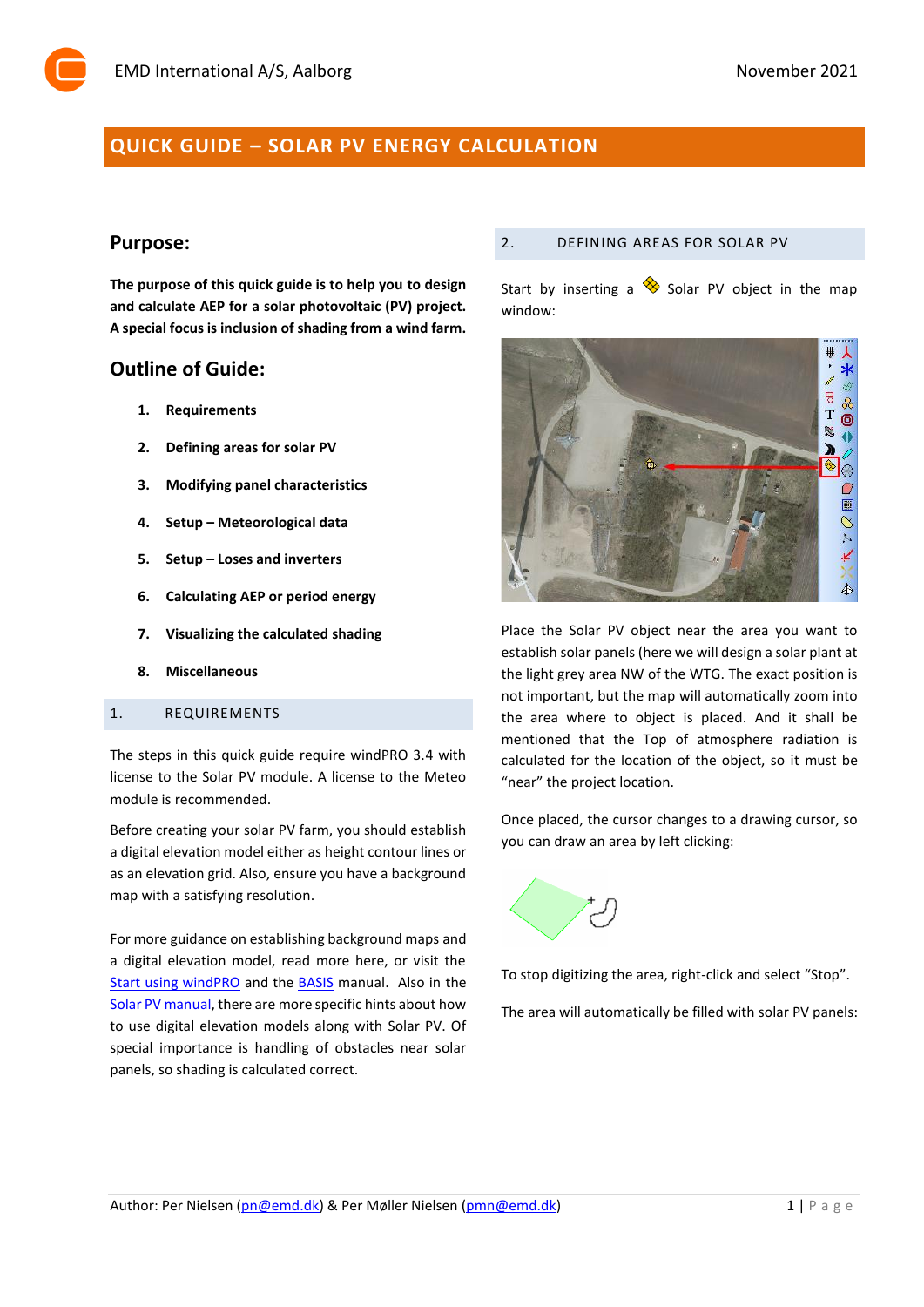

It's possible to define exclusion areas, where no panels are to be installed. This can be used to remove panels at substations, access roads, buildings etc.:

Right-click on the map and select "Create new Solar PV Area":



Then define the area as an Exclusion Area:

| <b>Edit Solar PV Area</b>         |                                         |  |
|-----------------------------------|-----------------------------------------|--|
| <b>Exclusion area</b>             |                                         |  |
| This area 0 m2. All areas 6601 m2 |                                         |  |
| $C(1)$ learel<br>Panel name:      | Documents\WindPRO Data\PVPanels\EMD-Cer |  |

Click Ok, and start digitizing the exclusion area:



Multiple PV areas and Exclusion areas can be created within the same Solar PV object. Each area can have different properties to the panel layout, panel type and visual design.

Right-click on the map and exit edit mode when you are done digitizing the areas:

| Solar PV object                  |            |
|----------------------------------|------------|
| Properties                       |            |
| <b>Edit mode</b>                 | $Ctrl + F$ |
| Create new Solar PV area         |            |
| Update layout while in edit mode |            |

The properties of each area can be seen in the status window which appears above the map when inserting the Solar PV object:

| Solar PV (3) (4)                                                              |                                        |
|-------------------------------------------------------------------------------|----------------------------------------|
| <b>Calculation Setup</b><br>Solar PV Object: Solar PV (3)                     | <b>Update results</b>                  |
| Area:<br>Area 2<br>                                                           | Update SELECTED area<br>ь              |
| This area/All areas: 1.1/1.1 ha, 2104/2104 panels, 38/38% GCR, 631.2/631 kW   |                                        |
| C:\Users\pmn.EMD\Documents\WindPRO_Data\PVPanels\2021\EMD-<br>Panel name:     |                                        |
| Panel orientation:<br>C Landscape<br>O Portrait                               |                                        |
| Horizontal:<br>Table design:<br>2 Vertical:                                   | $\overline{2}$<br>3.92x1.98m<br>Design |
| 180.0<br>Row spacing (m):<br>Azimuth (°):<br>œ                                | Preview table<br>5.00                  |
| 39.5<br>Ground clearance (m):<br>Tilt angle $(°)$ :<br>                       | 0.40<br>Shading visualizer             |
| $\Box$ Tracking<br>$\Box$ Use reference panel for calculation<br>$\mathbf{r}$ |                                        |
| $\Box$ Bifacial<br>Take Albedo from calculation setup                         | $0.20$<br>Albedo:                      |
| Show substructure                                                             |                                        |
|                                                                               |                                        |

The tilt angle of the PV array can be adjusted (where 0° is horizontally flat), along with the azimuth of the rows. The tilt angle is by default the "optimal" for the location, giving highest production for a panel free of shading. Often a lower tilt than the default will be used, partly to reduce array shading, partly to reduce wind loads with a very small production cost.

The azimuth follows the general conventions in windPRO, 0 degree is north, 90 degrees is east, 180 south etc. Thus, on the northern hemisphere, 180 degree will make the panels face towards Equator and on the southern hemisphere, 0 degrees will make panels face Equator.

Row spacing is a fixed value (but changeable) regardless of the size of the panels:

| Panel orientation:<br>O Portrait |                  |                       | $\odot$ Landscape |            |                    |
|----------------------------------|------------------|-----------------------|-------------------|------------|--------------------|
| Table design:                    | Horizontal:      | 2 Vertical:           | $2^{\circ}$       | 3.92x1.98m | <b>Design</b>      |
| Azimuth (°):                     | 180.0<br>A       | Row spacing (m):      |                   | 5.00       | Preview table      |
| Tilt angle $(°)$ :               | 39.5<br>$\cdots$ | Ground clearance (m): |                   | 0.40       | Shading visualizer |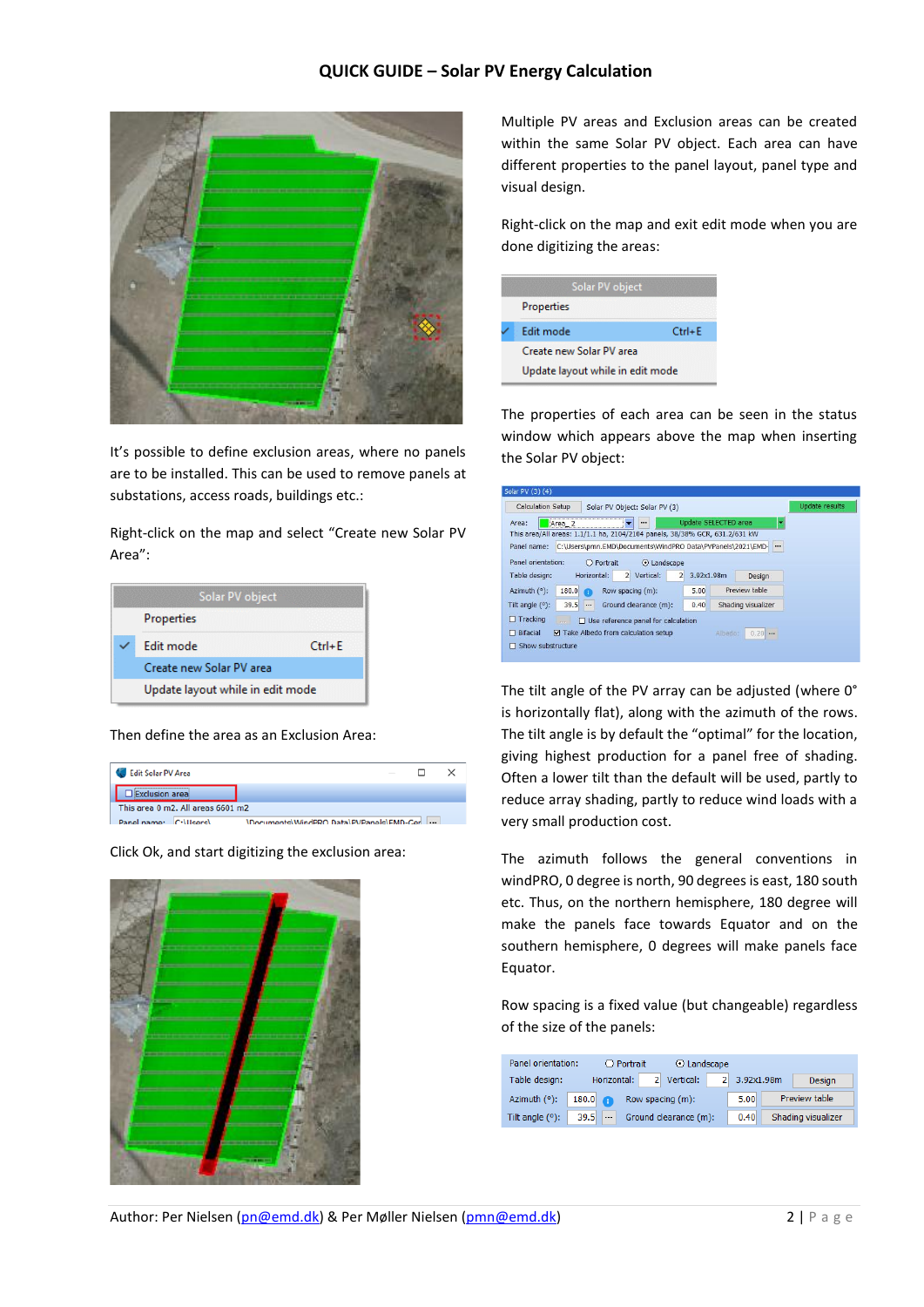When changing any of the properties seen above from the status window, the impact on the layout can be quickly seen on the map by clicking the Update area button:

| Update SELECTED area |  |
|----------------------|--|
| Update ALL areas     |  |
| Update SELECTED area |  |

If all design parameters shall be used for all areas, the drop down can change the button to "Update ALL areas".

You can switch between the areas from the dropdown:



If the PV object is in edit mode, selecting an area on map will make this area the "viewed area" in the status window.

# 3. MODIFYING PANEL CHARACTERISTICS

A PV layout can consists of a number of tables in each row. Each table can contain a number of panels, e.g. arranged by 10 panels horizontal and 4 panels vertical. This will mean that within the design area, the total number of panels will be a multiple of 40 panels, which helps controlling the design, so it matches a specific number of inverters.

A good choice for a project in northern Europe could be this configuration, used in our validation project which is optimized for a Danish site:

| Panel name:                                                   | \2021\EMD-Generic_2021_300W_0.99x1.96Mono_3xBypass.PVPanel<br>$\cdots$ |  |                  |      |             |                    |               |
|---------------------------------------------------------------|------------------------------------------------------------------------|--|------------------|------|-------------|--------------------|---------------|
| Panel orientation:<br>$O$ Portrait<br>⊙ Landscape             |                                                                        |  |                  |      |             |                    |               |
| Horizontal:<br>Table design:                                  |                                                                        |  | 10 Vertical:     | 4    | 19.60x3.96m |                    | Design        |
| Azimuth (°):                                                  | 180.0<br>A                                                             |  | Row spacing (m): |      | 6.75        |                    | Preview table |
| Tilt angle $(°)$ :<br>20.0<br>Ground clearance (m):<br>$\sim$ |                                                                        |  |                  | 0.40 |             | Shading visualizer |               |

Sites at other latitudes will require different tilt and distances.

For the panel types, windPRO comes with a set of default panel presets:

| EMD-Generic_2021_150W_0.99x1.96Thin_3xBypass.PVPanel |
|------------------------------------------------------|
| EMD-Generic_2021_250W_0.99x1.96Poly_3xBypass.PVPanel |
| EMD-Generic_2021_300W_0.99x1.96Mono_3xBypass.PVPanel |
| EMD-Generic_2021_330W_0.99x1.96Mono_3xBypass.PVPanel |
| EMD-Generic_2021_1200W_2.4x4mMono_3xBypass.PVPanel   |

Each panel dataset contains information about the width, height, 3D model, peak power, cell type and bypass diodes of the individual panel. Each dataset can be viewed by clicking on the […] button next to the Panel Name and picking "Select":

| Solar PV (3) (4)                                               |                                                                                 |  |  |  |  |  |  |  |
|----------------------------------------------------------------|---------------------------------------------------------------------------------|--|--|--|--|--|--|--|
| <b>Calculation Setup</b>                                       | Solar PV Object: Solar PV (3)                                                   |  |  |  |  |  |  |  |
| <b>.</b><br>Update SELECTED area<br>Area:<br>Area <sub>2</sub> |                                                                                 |  |  |  |  |  |  |  |
|                                                                | This area/All areas: 1.1/1.1 ha, 2720/2720 panels, 50/50% GCR, 816.0/816 kW     |  |  |  |  |  |  |  |
|                                                                | Panel name: \2021\EMD-Generic_2021_300W_0.99x1.96Mono_3xBypass.PVPane<br>Select |  |  |  |  |  |  |  |
| Panel orientation:                                             | $\bigcirc$ Portrait<br>⊙ Landscape<br>Edit                                      |  |  |  |  |  |  |  |
| Table design:                                                  | Horizontal:<br>10 Vertical:<br>$\overline{4}$<br>19.60x3.96m<br>Design<br>New   |  |  |  |  |  |  |  |
|                                                                | . r                                                                             |  |  |  |  |  |  |  |
|                                                                |                                                                                 |  |  |  |  |  |  |  |
| Panel Name:                                                    | EMD-Generic 18 196x99cm mono silicon landscape                                  |  |  |  |  |  |  |  |
| Panel Type:                                                    | Monocrystaline                                                                  |  |  |  |  |  |  |  |
|                                                                | Short side (m):<br>Long side (m):                                               |  |  |  |  |  |  |  |
| Size (Outer):                                                  | 1.960<br>0.990                                                                  |  |  |  |  |  |  |  |
| Visual data (.dae file):                                       | Solarpanel 196x99cm mono silicon landscape.dae                                  |  |  |  |  |  |  |  |
| $Pmax(W)$ :                                                    | 300 (155 W/m2 - Efficiency: 15,5)                                               |  |  |  |  |  |  |  |
| Temperature Coefficient [%/°C]:                                | $-0,460$                                                                        |  |  |  |  |  |  |  |
|                                                                | Set automatically based on selected panel                                       |  |  |  |  |  |  |  |
| Nom. Operating Cell Temp.[°C]:                                 | 45,000                                                                          |  |  |  |  |  |  |  |
| By-pass diodes                                                 |                                                                                 |  |  |  |  |  |  |  |
| O None                                                         | Number:                                                                         |  |  |  |  |  |  |  |
| O Horizontal                                                   | 0<br>立                                                                          |  |  |  |  |  |  |  |
| ⊙ Vertical                                                     | 3                                                                               |  |  |  |  |  |  |  |
|                                                                | v<br>O Horizontal and vertical (per cell)                                       |  |  |  |  |  |  |  |
| Treshold (%):<br>3.0                                           |                                                                                 |  |  |  |  |  |  |  |
|                                                                | 立                                                                               |  |  |  |  |  |  |  |
|                                                                |                                                                                 |  |  |  |  |  |  |  |
|                                                                | Reduction by horisontal shading cover and number of diodes                      |  |  |  |  |  |  |  |
|                                                                | If 2 diodes, up to 50% shade will give 50% reduction                            |  |  |  |  |  |  |  |
| etc.                                                           | If 3 diodes, up to 33% shade cover will give 33% reduction                      |  |  |  |  |  |  |  |

The size, Pmax and temperature specifications is used for the calculation of the power in each time step, while the by-pass diodes affect the shading reduction calculation. Panel type is only used to validate if Pmax is within reasonable limits for the panel type.

You can create your own panel presets by clicking the […] button next to the panel preset and select "New…" or edit an existing and "Save as":



Input information about the panels outer size and select a visual 3D model from the windPRO Collada folder or create your own .dae file in, for example SketchUp.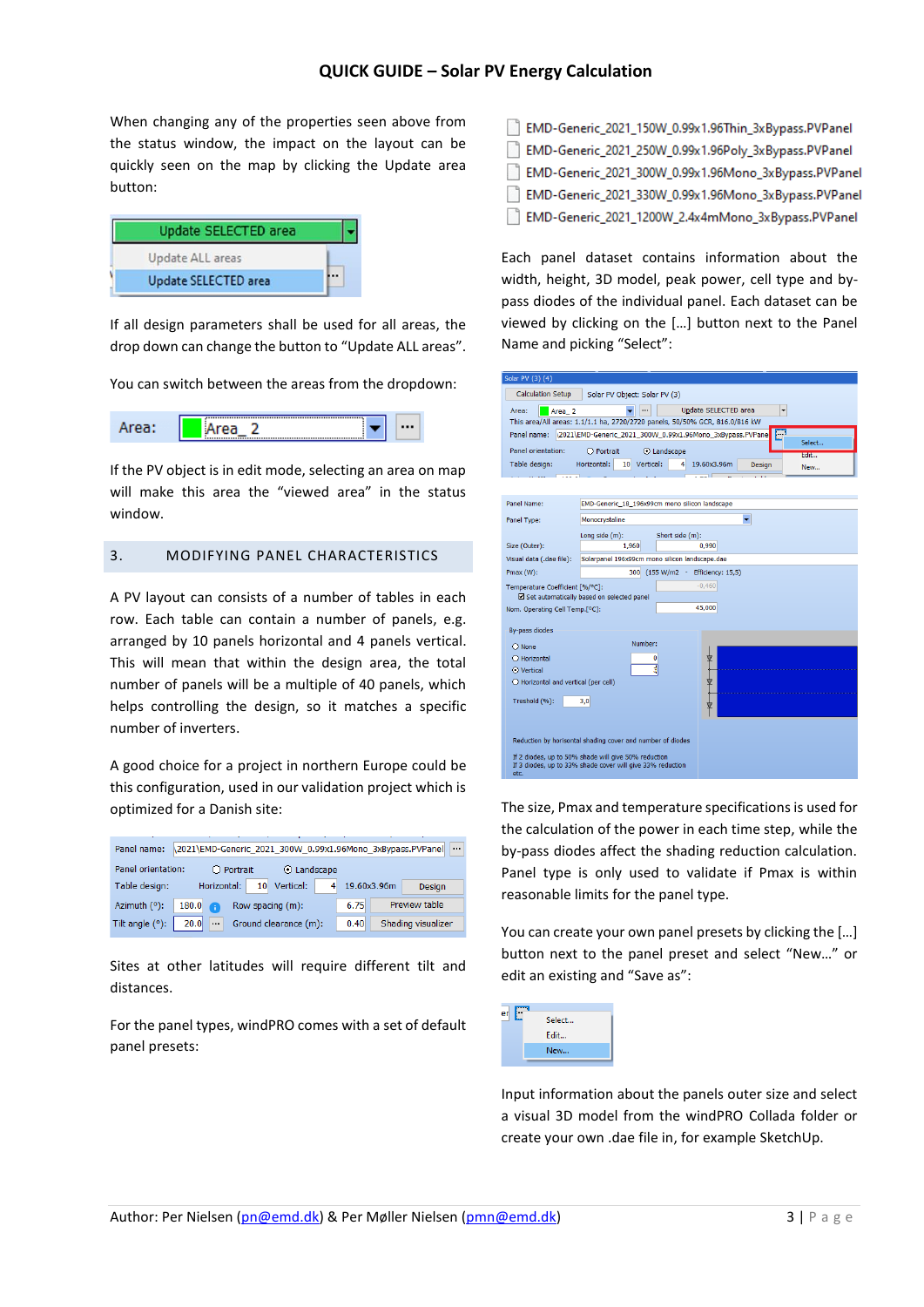The selected .dae file will be scaled to the width and height properties given above.

Click "Save as…" to save the new panel as a pre-set template:

| Save As                                      |                                              |                                       |                     | $\times$      |
|----------------------------------------------|----------------------------------------------|---------------------------------------|---------------------|---------------|
|                                              | « WindPRO Data > PVPanels                    | Search PVP anels<br>Ö<br>$\checkmark$ |                     | ۹             |
| Organise $\blacktriangleright$<br>New folder |                                              |                                       | <b>BEE</b>          | 0             |
| $\rightarrow$ ^<br>Cursors                   | Name                                         | Date modified                         | Type                | Siz           |
| EMD-Example_1                                | EMD-Generic 18 99x196cm mono silicon         | 20/12/2018 10:49                      | <b>PVPANEL File</b> |               |
| In_preparation                               | EMD-Generic 18 99x196cm poly silicon p       | 20/12/2018 10:49                      | <b>PVPANEL File</b> |               |
| Octave-4.4.0                                 | EMD-Generic_18_99x196cm thin film lan        | 20/12/2018 10:48                      | <b>PVPANFL File</b> |               |
| ToJV - Copy                                  | EMD-Generic 18 196x99cm mono silicon         | 09/01/2019 11:38                      | <b>PVPANEL File</b> |               |
|                                              | EMD-Generic 18 196x99cm mono silicon         | 10/12/2018 12:22                      | <b>PVPANEL File</b> |               |
| <b>Ga.</b> OneDrive                          | EMD-Generic 18 196x99cm poly silicon I       | 10/12/2018 12:22                      | <b>PVPANEL File</b> |               |
| <b>This PC</b>                               | EMD-Generic 18 196x99cm thin film lan        | 10/12/2018 12:28                      | <b>PVPANFI File</b> |               |
| <b>3D Objects</b>                            | <b>EMD-Generic 18 Monocrystaline.PVPanel</b> | 07/11/2018 08:44                      | <b>PVPANEL File</b> |               |
| <b>Desktop</b>                               |                                              |                                       |                     |               |
| $\vee$ <<br>圖<br><b>Documents</b>            |                                              |                                       |                     | $\rightarrow$ |
| C:\<br>File name:                            | \WindPRO Data\PVPanels\New Panel.PVPanel     |                                       |                     | $\checkmark$  |
| Save as type:                                | PV Panel (zip) (*.PVPanel)                   |                                       |                     | $\checkmark$  |
| $\land$ Hide Folders                         |                                              | Save                                  | Cancel              |               |

Click Preview, to see a 3D model of the table holding the number of specified panels within a table, here e.g. the 10 horizontal and 4 vertical:



These individual tables are used to fill out the digitized solar PV area. Changing the table size may change the number of panels fitted to the area.

The number of panels fitted to the selected area and also all areas can be viewed below, along with Groundcoverage ratio (GCR) and the peak capacity:

| <b>Calculation Setup</b><br>Solar PV Object: Solar PV (3)                   |          |                      |  |  |  |  |
|-----------------------------------------------------------------------------|----------|----------------------|--|--|--|--|
| Area:<br>Area <sub>2</sub>                                                  | $\cdots$ | Update SELECTED area |  |  |  |  |
| This area/All areas: 1.1/1.1 ha, 2720/2720 panels, 50/50% GCR, 816.0/816 kW |          |                      |  |  |  |  |

4. SETUP – METEOROLOGICAL DATA

Meteorological data is stored in the Meteo object. A license for Meteo is recommended, but not strictly required.

If you have a license to the Meteo module, you can use the Meteo Analyser and Meteo object for detailed data analysis and manipulation of your own measurements and/or reference datasets:



In any case, the Solar PV license allows access to download of select datasets from the Online Data Service for Solar PV purposes.

Click the Calculation setup button in top of the Solar PV window:

| : Project<br><b>Options</b>                                                           | <b>View</b>                                                                 | Tools<br><b>Data</b> | Calculation | Window Help : Arrange FMI |  |  |   |  |
|---------------------------------------------------------------------------------------|-----------------------------------------------------------------------------|----------------------|-------------|---------------------------|--|--|---|--|
| :□{{}BB\$\$\}\\\\~``}} \${\$\$\$\$\$\$\$\$\$\$\$                                      |                                                                             |                      |             |                           |  |  |   |  |
| Solar PV (3) (4)                                                                      |                                                                             |                      |             |                           |  |  |   |  |
| <b>Calculation Setup</b><br>Solar PV Object: Solar PV (3)                             |                                                                             |                      |             |                           |  |  |   |  |
| Area:                                                                                 | Area <sub>2</sub>                                                           |                      | $\cdots$    | Update SELECTED area      |  |  | ы |  |
|                                                                                       | This area/All areas: 1.1/1.1 ha, 2720/2720 panels, 50/50% GCR, 816.0/816 kW |                      |             |                           |  |  |   |  |
| \2021\EMD-Generic_2021_300W_0.99x1.96Mono_3xBypass.PVPanel<br>Panel name:<br>$\cdots$ |                                                                             |                      |             |                           |  |  |   |  |
| Panel orientation:                                                                    |                                                                             | O Portrait           |             |                           |  |  |   |  |

Here, the relevant data are selected in drop down boxes. If you do not already have meteo objects with solar data, click the "Download data" button to automatically download data (ERA5/Heliosat) into new meteo objects:

| Meteo Solar Data   Inverter   Losses   WTGs   Obstacles   Output   Description |                             |
|--------------------------------------------------------------------------------|-----------------------------|
| For calculation                                                                | Offset in minutes:          |
| HelioSatSolar N56.850 E009.                                                    | 12<br>$\ldots$ auto         |
|                                                                                | Default value (°C):<br>20.0 |
| EmdEuropeEra5_N56.831380_                                                      | Download data               |
| Scale calculation data                                                         |                             |
|                                                                                | EmdEuropeEra5_N56.831380    |

Tests show that the "Solar HelioSat (SARAH)" model dataset represents local measurements precisely. It is based on satellite measured cloud coverage, which makes the cloud representation much more accurate than other model data.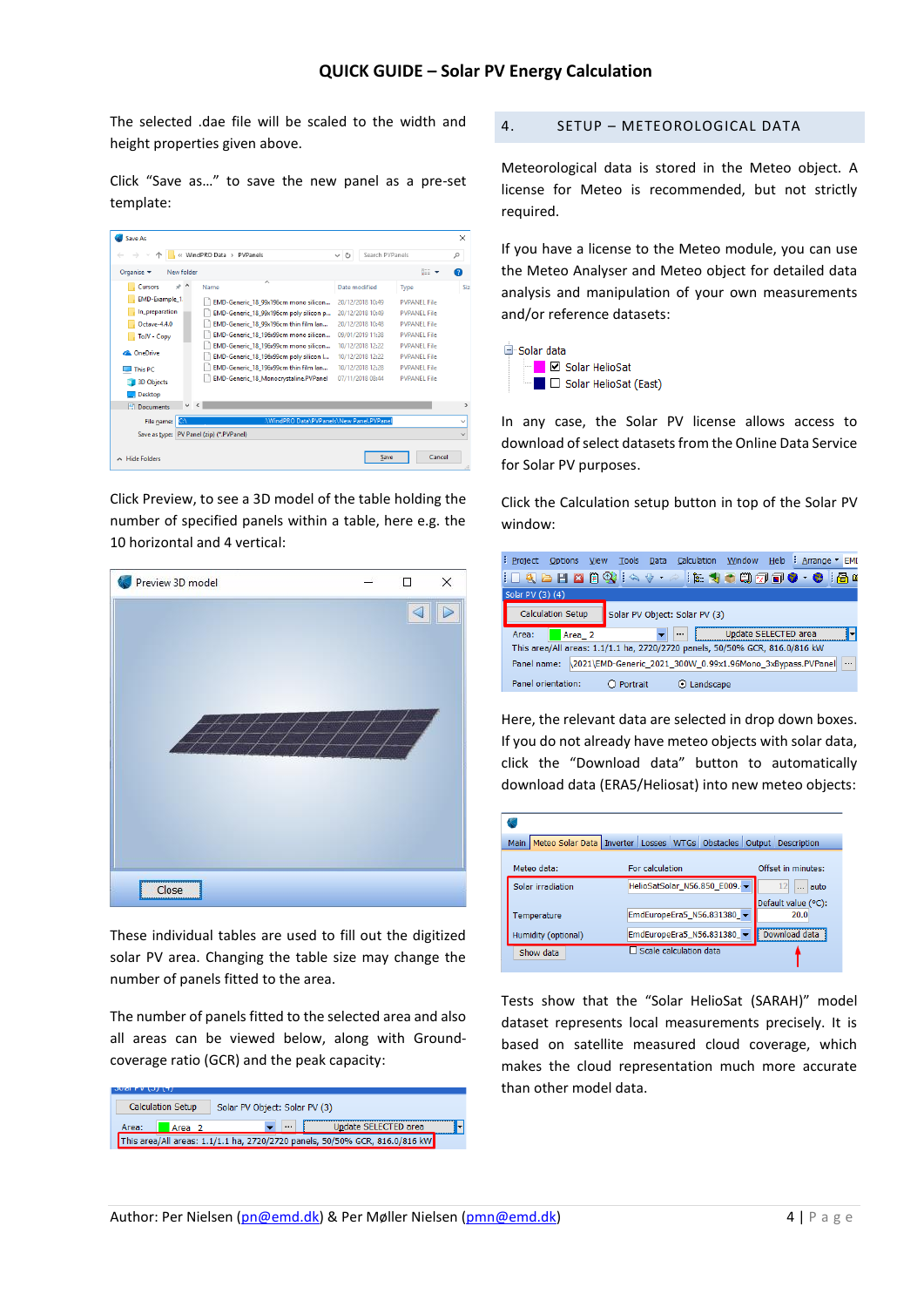If the project is outside the regions covered by Heliosat data, it is recommended to use ERA5 data, which has global coverage and is reasonably well calibrated.

If no temperature data is available, a default value can be used. Humidity data are ONLY used for subdividing global irradiation into direct and diffuse, a simplified model will be used if no humidity is available:

*Get even more accurate temperature and humidity data with a subscription to EMD-WRF datasets (mesoscale data), which has a higher spatial resolution compared to ERA5. Visi[t emd.dk/data-services/mesoscale-time-series/](https://www.emd.dk/data-services/mesoscale-time-series/)*

No matter which dataset you use, a very important topic is the time offset. While the Top of Atmosphere(TOA) radiation is used when subdividing global irradiation into direct and diffuse, it is extremely important that TOA is aligned in time with the selected data.

Click the […] button below the "Offset in minutes":

|                     | Main   Meteo Solar Data   Inverter   Losses   Output   Description |                                  |
|---------------------|--------------------------------------------------------------------|----------------------------------|
| Meteo data:         | For calculation                                                    | Offset in minutes:               |
| Solar irradiation   | HelioSatSolar_N56.450_E008.                                        | 15 <sup>1</sup><br>$\ldots$ auto |
|                     |                                                                    | Default value                    |
| Temperature         | EmdEuropeEra5 N56.444656                                           | 20,0                             |
| Humidity (optional) | EmdEuropeEra5_N56.444656_                                          |                                  |
| Show data           | $\Box$ Scale calculation data                                      |                                  |

#### This opens a small time-alignment tool:



Based on the average of all data, the upper half of the irradiation data is fitted to a 2<sup>nd</sup> degree polynomial, and the top point identified as highest sun position, which is then matched to the time where theoretical maximum is at the specific site and the needed time alignment is found.

The solar irradiation data can be scaled/calibrated, which can be relevant if using model data to be long term corrected with short period local measurements. Use the time alignment tool to establish best possible conditions for the calibration.

The calculation period can be specified. But there will always be generated minimum ONE-year time series based on an advanced gap filler/data series extender. This establishes the ratios between TOA and data for nearest time period and use this for creating missing data. At the later explained AEP-setup, it can be decided NOT to use gap filled/extended data.

#### 5. SETUP – LOSSES AND INVERTERS

On the second tab in setup, the inverter setup is specified for each PV area:

| Solar calculation setup                                          |       |     |     |                                                                                        |     |      |  |
|------------------------------------------------------------------|-------|-----|-----|----------------------------------------------------------------------------------------|-----|------|--|
| Main Meteo Solar Data   Inverter   Losses   Output   Description |       |     |     |                                                                                        |     |      |  |
| <b>Areas</b>                                                     |       |     |     | AC/DC spec. DC-power (kW) Inv. Size (kW) No. Of inverters AC power (kW) AC/DC realized |     |      |  |
| <b>Edit all</b>                                                  | 0.900 |     | 5.0 |                                                                                        |     |      |  |
| Area description 2                                               | 0.900 | 419 | 5.0 | 76                                                                                     | 380 | 0.91 |  |
| Area description 3                                               | 0.900 | 18  | 5.0 | 4                                                                                      | 20  | 1.11 |  |

The required number of inverters per area are calculated so the specified AC/DC ratio at least will be fulfilled.

In this quick guide we will use default settings. However, it is possible to specify the inverter size and efficiency clicking the "Edit inverter" button:

| power (kW) | AC/DC realized |                  |
|------------|----------------|------------------|
|            |                | Edit inv.        |
| 380.       |                | 0.91 Edit inv.   |
| 20         |                | $1.11$ Edit inv. |

Staying with the default settings, go to the Losses tab: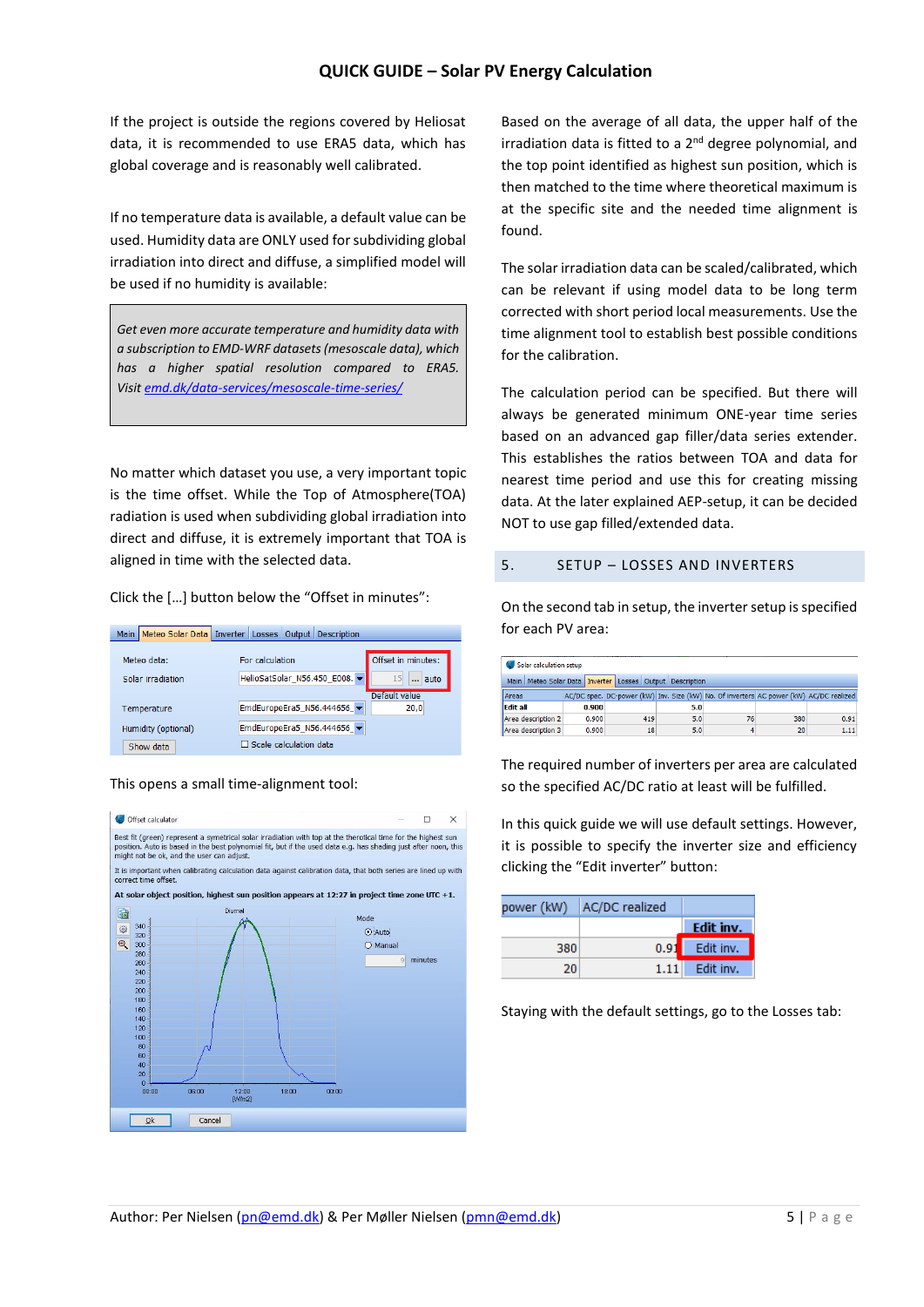| Main Meteo Solar Data Inverter Losses WTGs Obstacles Output Description     |     |                    |                                                       |              |                                         |                            |      |
|-----------------------------------------------------------------------------|-----|--------------------|-------------------------------------------------------|--------------|-----------------------------------------|----------------------------|------|
| Other Incces                                                                |     |                    | Include shading losses from objects on visible layers |              |                                         |                            |      |
| Before inverter *):                                                         |     | <b>V</b> Obstacles |                                                       |              |                                         |                            |      |
| DC wiring (%):                                                              | 1.0 |                    | M Panel and diffuse red.                              |              | $\Box$ Include shading from other areas |                            |      |
|                                                                             |     |                    | M WTG tower and nacelle                               |              |                                         |                            |      |
| Degradation per year (%):                                                   | 0.5 | <b>M</b> WTG mtor  |                                                       |              |                                         | Reduce rotor area with(%): | 50   |
| Degradation average (%):                                                    | 4.9 |                    | Topo shading (from hills and mountains)               |              |                                         |                            |      |
| Soiling, Snow (%):                                                          | 0.0 | Albedo             |                                                       |              |                                         |                            |      |
| Other *) (%):                                                               | 0.0 |                    | Grass: 0.2 (default)                                  |              |                                         |                            | 0.20 |
| After inverter:                                                             |     |                    | <b>Bifacial reduction factor:</b>                     | 0.75         |                                         |                            |      |
| Availability (%):                                                           | 1.0 |                    | Calculation resolution for shading cover              |              |                                         |                            |      |
|                                                                             | 0.0 | Date               | Time                                                  |              |                                         |                            |      |
| Substation (%):                                                             |     | $O$ Day            |                                                       | $O$ 10 min   |                                         |                            |      |
| Grid External (%):                                                          | 0.0 | O Month            |                                                       | $\odot$ Hour |                                         |                            |      |
| Grid Curtailment (%);                                                       | 0.0 |                    | Calculations per panel: 144                           |              |                                         |                            |      |
|                                                                             |     |                    | Topo shading setup                                    |              |                                         |                            |      |
| *) Incidence angle modifier loss is included in<br><b>GROSS</b> calculation |     |                    | Calculation redius (m):                               |              |                                         | 10,000                     |      |
|                                                                             |     |                    |                                                       |              |                                         | 30                         |      |
| <b>Operation Years:</b>                                                     | 20  |                    |                                                       |              |                                         |                            |      |
|                                                                             |     |                    |                                                       |              |                                         | 3.0                        |      |

For shading losses each type can be deselected, which in an initial design phase will decrease calculation time significantly. It should be re-activated for the final calculation and might be needed in a layout optimization process.

For the panel shading, inclusion of shading from other areas might not be needed (if there are no shading interaction), so this can also be deactivated to reduce calculation time.

For the WTG rotor, the rotor swept disc can be reduced in the calculation to compensate for the swept rotor disc not being a solid structure. Experimentally a reduction of round 50% (default) seem to reproduce the rotor shading well.

In addition to shading losses, losses due to DC wiring, degradation, soiling/snow etc. is "before inverter" loss and subtracted before the DC input to inverters are found.

After inverter loss are availability, substation loss etc.

#### 6. CALCULATING AEP OR PERIOD ENERGY

On the "Output" tab you can specify if gap filled data are accepted and how to calculate if not.

| Gap filling            |                               |  |                                                              |                                                                                                                   |
|------------------------|-------------------------------|--|--------------------------------------------------------------|-------------------------------------------------------------------------------------------------------------------|
| neighbor data samples. |                               |  |                                                              | Gaps in data will be filled by advanced gap filling based on Top Of Atmosphere radiation and its ratio to nearest |
|                        |                               |  |                                                              |                                                                                                                   |
|                        | calculation is not an option. |  |                                                              | Gaps will be ignored (assuming it has no contribution to AEP). If data recovery rate is less than set below, AEP  |
|                        |                               |  | Set data recovery rate threshold for AEP calculation to (%): | 99.9                                                                                                              |
|                        |                               |  |                                                              |                                                                                                                   |

The simple solution is to accept gap filling, which based on the advanced method is a quite safe choice. It is informed how many percent is gap filled. Even with Heliosat data, some gap filling does occur. For this dataset the gap filling is although very precise, as the gaps are no larger than ½-1 hour and the neighbor samples are used together with TOA irradiation.

If Gap filling is ignored, you can set a threshold, e.g. maximum 3% gaps. If the amount of gaps is within this threshold, an AEP calculation is performed WITHOUT gap filled data, but zero production in the gaps. This is the very conservative approach.

If the amount of gaps is not within the threshold, AEP calculation is not an option, and energy will be calculated for the time period with the data available.

In reports, the AEP headers will be replaced with energy and it is shown how large a fraction of a year the time period represents.

Press "Ok" to close the calculation setup and hit "Update results":

| Solar PV (3) (4)                                                             |                |
|------------------------------------------------------------------------------|----------------|
| <b>Calculation Setup</b><br>Solar PV Object: Solar PV (3)                    | Update results |
| Update SELECTED area<br>Area:<br>Area 2<br>$\cdots$                          |                |
| This area/All areas: 1.1/1.1 ha, 2720/2720 panels, 50/50% GCR, 816.0/816 kW  |                |
| 2021\EMD-Generic_2021_300W_0.99x1.96Mono_3xBypass.PVPanel<br><br>Panel name: |                |
| Panel orientation:<br><b>O</b> Landscape<br>O Portrait                       |                |

The results of the calculation will be shown in a table in the PV-Status window



This can be copied to e.g. Excel by right-clicking on the table.



Here the two presentation variants, Year 1 (no degradation loss, and 20 y (with average degradation loss in 20-year lifetime) is copied to Excel for comparison.

A report can be generated by clicking "Create report":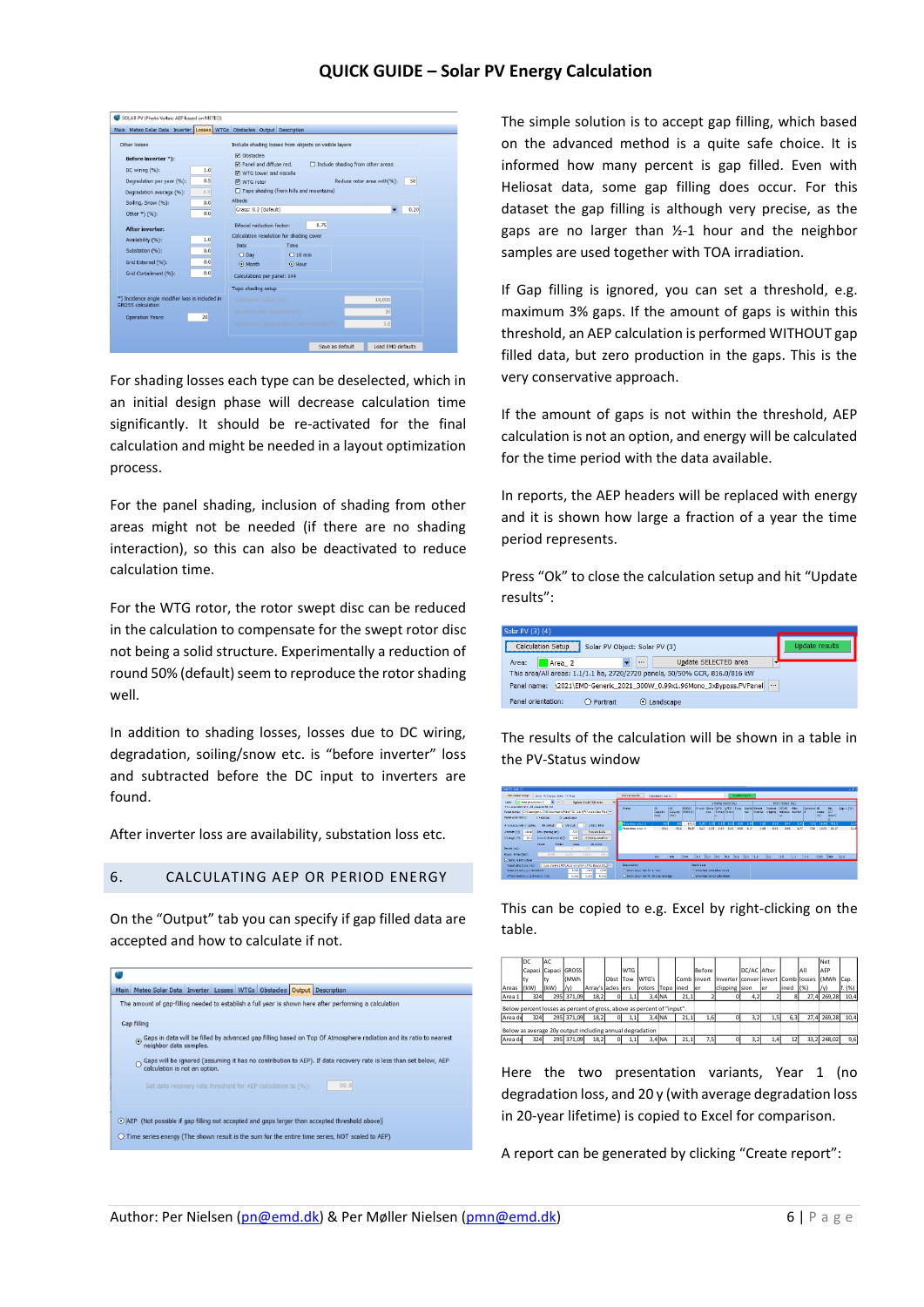| <b>Update results</b> | Calculation name:       |                         |                         |                  |      |                          |            | Create report |                     |          |                |
|-----------------------|-------------------------|-------------------------|-------------------------|------------------|------|--------------------------|------------|---------------|---------------------|----------|----------------|
|                       |                         |                         |                         |                  |      | Shading losses (%)       |            |               |                     |          |                |
| Areas                 | DC.<br>Capacity<br>(kW) | AC.<br>Capacity<br>(kW) | <b>GROSS</b><br>(MWh/y) | Arrays Obsta WTG | cles | <b>Tower Rotors</b><br>s | <b>WTG</b> | <b>Topo</b>   | Combi Before<br>ned | inverter |                |
| Area description 2    | 419                     | 380                     | 470.9                   | 9.25             | 0.00 | 0.00                     | 0.00       | 0.00          | 9.25                |          | 1.8            |
| Area deceription 2    | 84.3                    | 800                     | 04.75                   | 6.25             | n nn | n nn                     | 0.00       | 0.00          | 6.35                |          | 1 <sub>s</sub> |

This report can then be viewed from the Calculation list:

|   | Calculations (1) |                                                                                                                 |           |
|---|------------------|-----------------------------------------------------------------------------------------------------------------|-----------|
| 圍 | Name             |                                                                                                                 | Crea      |
|   |                  | EFW Solar PV: Example calculation                                                                               | 10/06/202 |
|   | .                | Main                                                                                                            |           |
|   | .                | Time Varying production                                                                                         |           |
|   | 5                | Panels                                                                                                          |           |
|   | 11111            | Inverter(s)                                                                                                     |           |
|   | 5.111            | Map                                                                                                             |           |
|   |                  |                                                                                                                 |           |
|   |                  | Objects (1 / 14 / 38) $\boxed{\times}$ Calculations (1), Modules $\boxed{\times}$ Solar PV (4) $\boxed{\times}$ |           |

#### 7. VISUALIZING THE CALCULATED SHADING

windPRO can calculate the shading from the following elements on the PV panels based on an accurate 3D model, respecting the terrain elevation variations:

- Array's (panels shading)
- WTG tower/nacelle
- WTG rotor (separated while not the full rotor area shall be included – percentage can be set)
- Obstacles (defined by Obstacle object)

In the Solar PV status window, click "Shading visualizer":

| Solar PV (3) (4)         |                                                                             |          |
|--------------------------|-----------------------------------------------------------------------------|----------|
| <b>Calculation Setup</b> | Solar PV Object: Solar PV (3)                                               |          |
| Area:                    | Update SELECTED area<br>Area <sub>2</sub><br>$\cdots$                       | ۰        |
|                          | This area/All areas: 1.1/1.1 ha, 2720/2720 panels, 50/50% GCR, 816.0/816 kW |          |
| Panel name:              | \2021\EMD-Generic 2021 300W 0.99x1.96Mono 3xBypass.PVPanel                  | $\cdots$ |
| Panel orientation:       | O Portrait<br>$\odot$ Landscape                                             |          |
| Table design:            | 10 <sup>1</sup><br>Horizontal:<br>Vertical:<br>4<br>19.60x3.96m<br>Design   |          |
| Azimuth (°):             | Preview table<br>6.75<br>180.0<br>Row spacing (m):                          |          |
| Tilt angle $(°)$ :       | Shading visualizer<br>Ground clearance (m):<br>20.0<br>0.40<br>$\cdots$     |          |

Here you can control the date and time you want to simulate on the map:



Any panel falling in the shade of a shading element (panel, obstacle and/or wtg) will be coloured darker.

Here the turbine with the "real shade" seen on background map is seen calculated with a 55% rotor area reduction. Panel shading can be seen in the bottom of most panels.

Tip: If you want to step in time on minute basis, simply highlight the minute numbers with your mouse:



And then use the step arrows (which also can be controlled from keyboard), for each 1 minute step.

#### 8. MISCELLANEOUS

#### **Why do I only see lines in my Solar PV area?**

If there are too many panels, windPRO will reduce the drawing time by only displaying lines.

#### **Why do some solar panels cross oblique sections of the Solar PV area?**

Sometimes the solar panels will extend past the defined Solar PV area:



The only option is to move the boundary of the PV area or to insert an exclusion area. The panel designer is made so the lower left corner of the panels seeks to match lower left area corner, then filling from there. When filling it just check if the lower corners of the panels are inside areas, to speed up the area filling process.

#### **How do I export my layout?**

Right-click on the Solar PV object and select Export and Export Solar PV areas to Shape file: